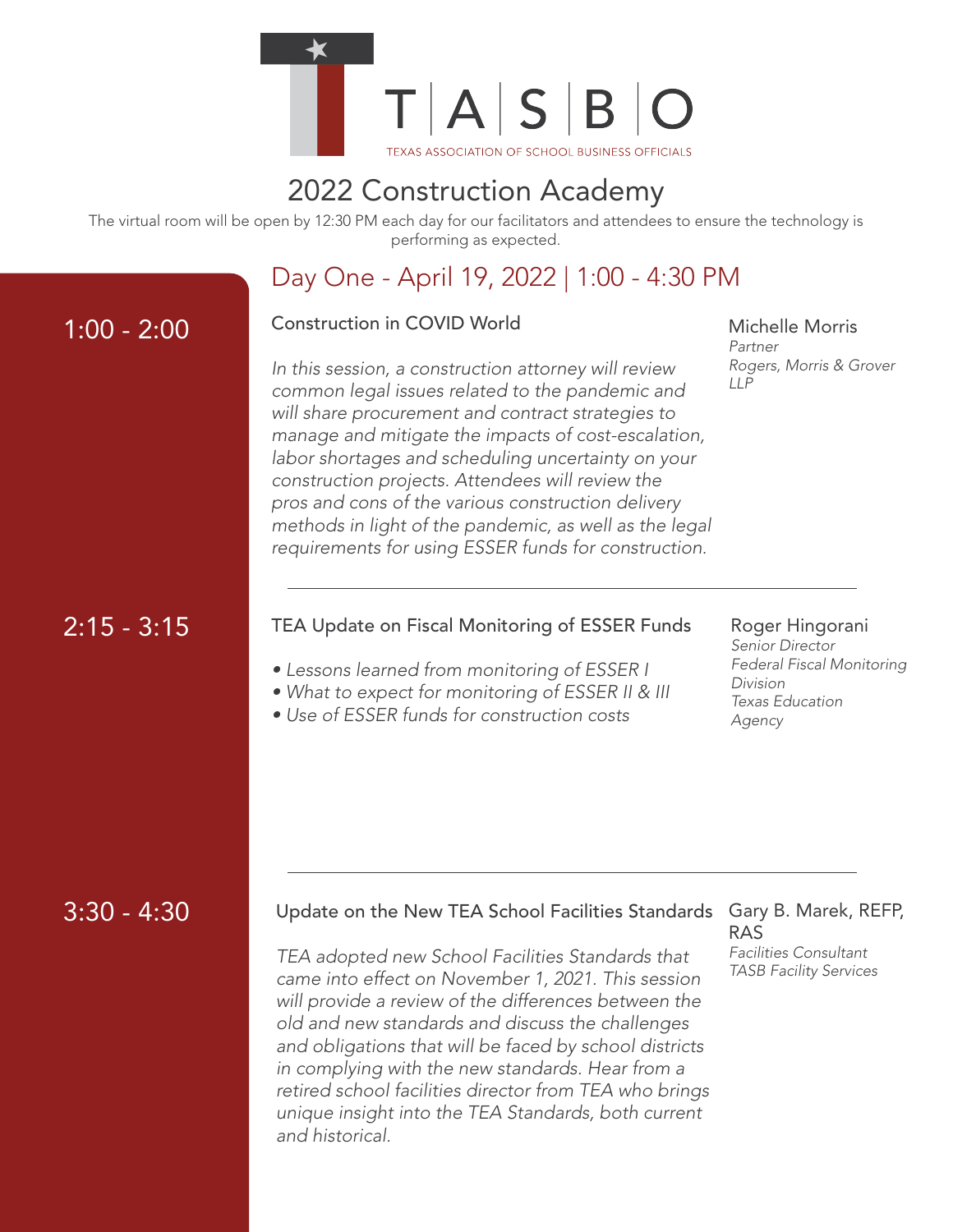|               | Day Two - April 20, 2022   1:00 -                                                                                                                                                                                                        |
|---------------|------------------------------------------------------------------------------------------------------------------------------------------------------------------------------------------------------------------------------------------|
| $1:00 - 2:00$ | Providing Solutions to Boost your IQ In IAQ                                                                                                                                                                                              |
|               | This session will provide a general overview o<br>schools, its impact on the learning environme<br>available solutions.                                                                                                                  |
|               |                                                                                                                                                                                                                                          |
| $2:15 - 3:15$ | <b>Building Your Construction Project Team</b>                                                                                                                                                                                           |
|               | How do you structure your team to ensure<br>construction success? Discuss potential orga<br>structures, team members, and outside resou<br>ensuring effective expertise and oversight are<br>for the specific aspects of your programmed |
|               |                                                                                                                                                                                                                                          |

# 22 | 1:00 - 4:30 PM

*This session will provide a general overview of IAQ in schools, its impact on the learning environment and* 

Mike D. Perry *Vice President of Business Development ARMKO Industries, Inc.*

Malek Bekka

*Executive Director of Consulting Services EMA Engineering & Consulting*

## ect Team

*How do you structure your team to ensure construction success? Discuss potential organizational structures, team members, and outside resources for ensuring effective expertise and oversight are applied for the specific aspects of your programmed work.*

### Jennifer H. DuPlessis, RTSBA

*Assistant Superintendent of Finance and Operations Lovejoy ISD*

## 3:30 - 4:30

## School Construction Update

John Hopkins *Partner Thompson & Horton LLP*

*In this session, a construction attorney will provide a legal update, including a review of recent legislative changes, new requirements for criminal background checks and other recent trends in school construction law.*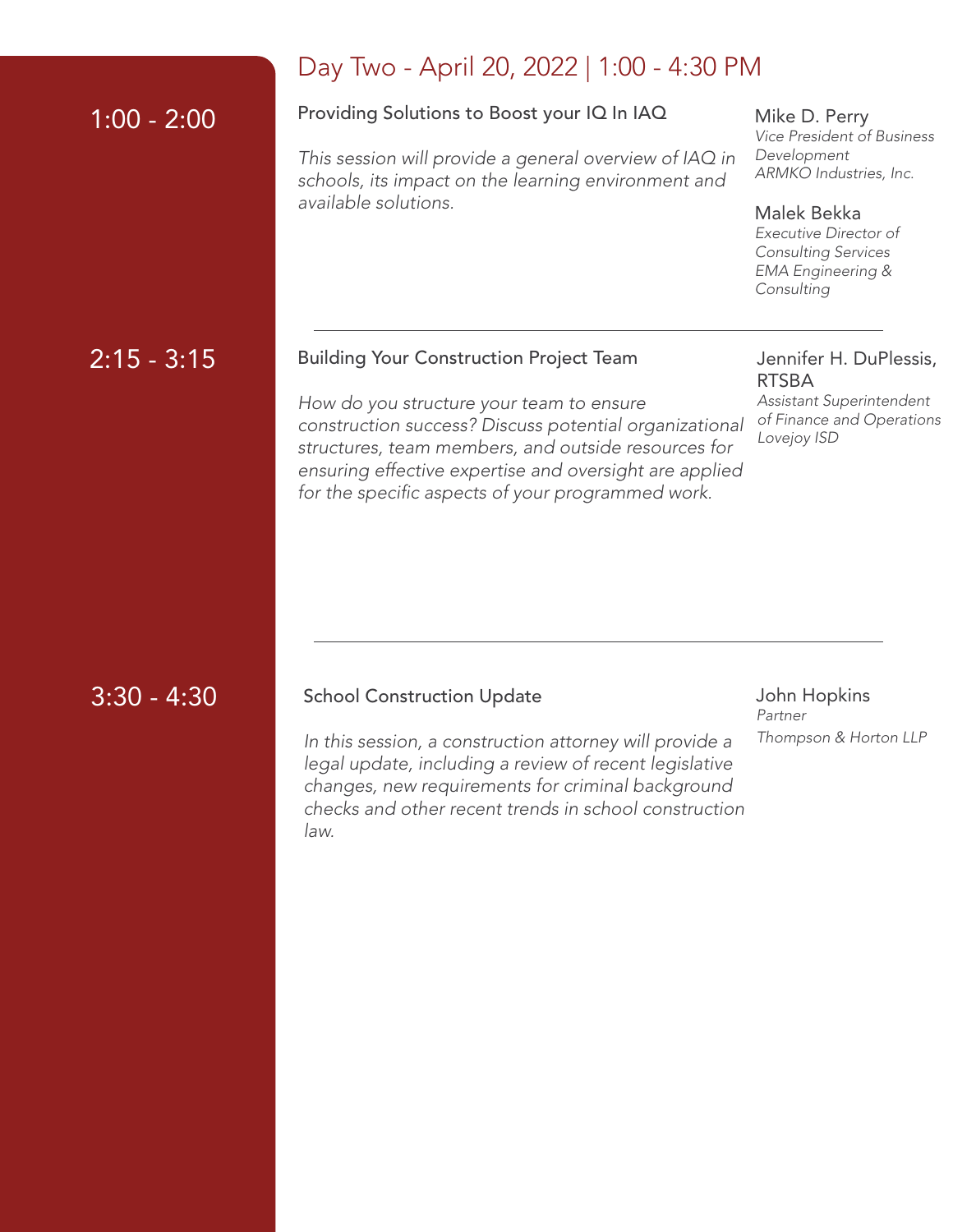|               | Day Three - April 21, 2022   1:00 - 4:30 PM                                                                                                                                                           |                                                                                           |  |
|---------------|-------------------------------------------------------------------------------------------------------------------------------------------------------------------------------------------------------|-------------------------------------------------------------------------------------------|--|
| $1:00 - 2:00$ | <b>Construction Procurement</b><br>This session will discuss delivery methods and<br>bidding strategies: pros & cons. The local labor<br>market, bidding competition and the size of projects.        | Jamie Spiegel, RTSBA<br>Senior Director of Business<br>Process Improvement<br>Leander ISD |  |
| $2:15 - 3:15$ | <b>Construction Closeouts and Commissioning</b><br>Occupancy, commissioning, setting expectations,<br>training, and closeout/warranties.                                                              | <b>Brandon Boyter</b><br>Executive Director of<br>Facilities<br>Allen ISD                 |  |
| $3:30 - 4:30$ | Using ESSER Funds for HVAC & CMAR<br>Construction of any magnitude can be very complex,<br>whether it relates to procurement, contracts or<br>auditing. In this session, we will delve into the audit | Celina Cereceres, CPA<br>Audit Partner<br>Whitley Penn, LLP                               |  |

 $\blacksquare$  T  $\vert$  A  $\vert$  S  $\vert$  B  $\vert$  O the trusted resource for school finance and operations

*risks associates with using ESSER funds for HVAC and also the intricacies of Construction Manager At-Risk.*